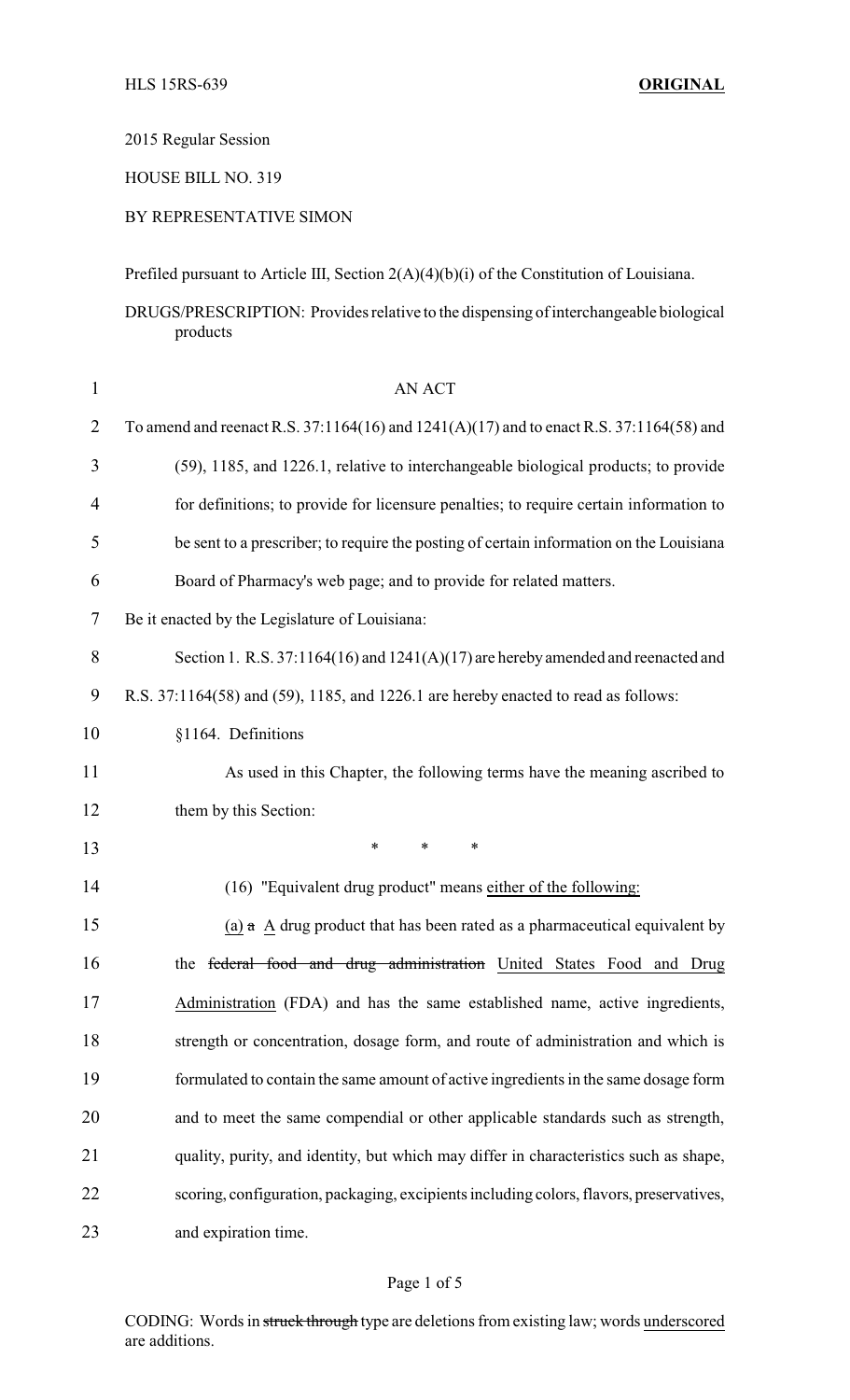| $\mathbf{1}$   | (b) An interchangeable biological product.                                            |  |  |
|----------------|---------------------------------------------------------------------------------------|--|--|
| $\overline{2}$ | *<br>*<br>∗                                                                           |  |  |
| 3              | (58) "Biological product" has the meaning assigned by Section 351 of the              |  |  |
| 4              | Public Health Service Act, 42 U.S.C. 262.                                             |  |  |
| 5              | (59) "Interchangeable" means meeting the criteria contained in 42 U.S.C.              |  |  |
| 6              | $262(k)(4)$ or having been deemed therapeutically equivalent by the United States     |  |  |
| 7              | Food and Drug Administration as set forth in the latest edition or supplement of the  |  |  |
| 8              | Approved Drug Products with Therapeutic Equivalence Evaluations prepared by the       |  |  |
| 9              | United States Food and Drug Administration and sometimes referred to as the           |  |  |
| 10             | "Orange Book".                                                                        |  |  |
| 11             | *<br>*<br>*                                                                           |  |  |
| 12             | §1185. Interchangeable biological products; list maintained on Louisiana Board of     |  |  |
| 13             | Pharmacy's web page                                                                   |  |  |
| 14             | The board shall maintain on its public web page a link to the current list, if        |  |  |
| 15             | available, of biological products determined by the United States Food and Drug       |  |  |
| 16             | Administration to be interchangeable.                                                 |  |  |
| 17             | ∗<br>∗<br>∗                                                                           |  |  |
| 18             | §1226.1. Communication to the prescriber                                              |  |  |
| 19             | A. No later than five business days following the dispensing of a biological          |  |  |
| 20             | product, the dispensing pharmacist or his designee shall communicate to the           |  |  |
| 21             | prescriber the specific product provided to the patient, including the name of the    |  |  |
| 22             | product and the manufacturer.                                                         |  |  |
| 23             | The dispensing pharmacist or his designee shall convey the<br>B(1)                    |  |  |
| 24             | communication required by Subsection A of this Section by making an entry into an     |  |  |
| 25             | interoperable electronic medical records system or through electronic prescribing     |  |  |
| 26             | technology or a pharmacy record that is electronically accessible by the prescriber.  |  |  |
| 27             | (2) If the required communication cannot be conveyed pursuant to a method             |  |  |
| 28             | listed in Paragraph (1) of this Subsection, the dispensing pharmacist or his designee |  |  |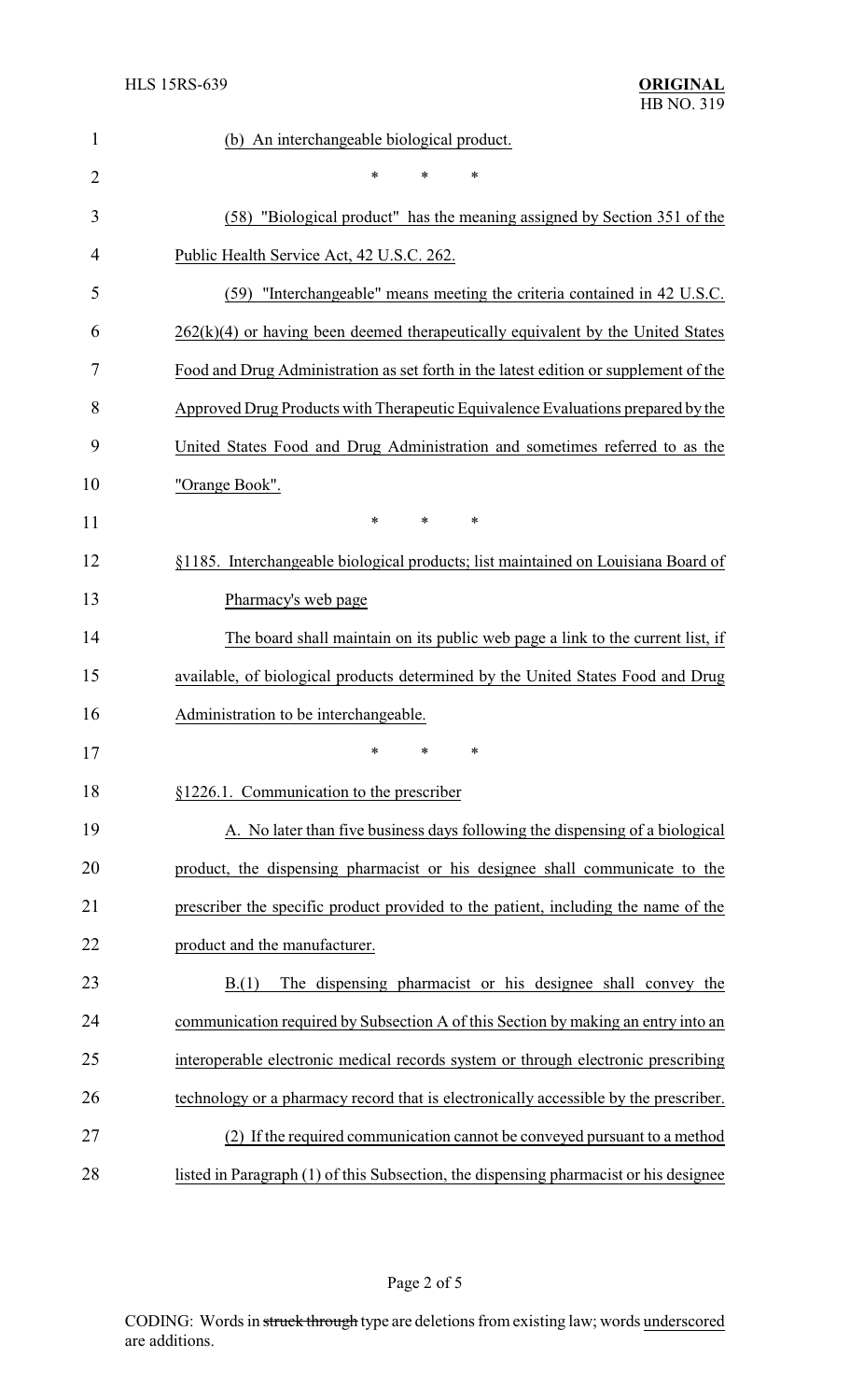| 1              | shall communicate the biological product dispensed to the prescriber using facsimile,    |  |  |
|----------------|------------------------------------------------------------------------------------------|--|--|
| $\overline{2}$ | telephone, electronic transmission, or other prevailing means.                           |  |  |
| 3              | C. No communication shall be required if there is no interchangeable                     |  |  |
| $\overline{4}$ | biological product approved by the United States Food and Drug Administration for        |  |  |
| 5              | the product prescribed, or if the prescription is a refill not changed from the product  |  |  |
| 6              | dispensed on the prior filling of the prescription.                                      |  |  |
| 7              | *<br>$\ast$<br>*                                                                         |  |  |
| 8              | §1241. Refusal, restriction, suspension, or revocation of license                        |  |  |
| 9              | A. The board may, after due notice and hearing, assess a fine not to exceed              |  |  |
| 10             | the sum of five thousand dollars for each offense, refuse to license, register, certify, |  |  |
| 11             | or permit any applicant, refuse to renew the license or permit of any person, or may     |  |  |
| 12             | revoke, summarily suspend, suspend, place on probation, reprimand, issue a warning       |  |  |
| 13             | against the person who was issued the license, registration, certificate, permit, or any |  |  |
| 14             | other designation deemed necessary to engage in the practice of pharmacy upon            |  |  |
| 15             | proof that the person:                                                                   |  |  |
| 16             | ∗<br>*<br>∗                                                                              |  |  |
| 17             | $(17)(a)$ Has knowingly selected an equivalent drug or interchangeable                   |  |  |
| 18             | biological product if the practitioner or authorized prescriber instructs otherwise by   |  |  |
| 19             | either of the following:                                                                 |  |  |
| 20             | (I) On a written prescription drug order, handwriting a mark in a check-off              |  |  |
| 21             | box labeled with "Dispense as Written", or the abbreviation "DAW", or both, and          |  |  |
| 22             | personally handwriting his signature on a printed-single-signature line. A written       |  |  |
| 23             | prescription drug order shall indicate the practitioner's or authorized prescriber's     |  |  |
| 24             | name, licensure designation, and practice affiliation, if any.                           |  |  |
| 25             | (ii) On an oral prescription, verbally indicating that a specific brand-name             |  |  |
| 26             | drug or biological product is ordered by the practitioner or authorized prescriber or    |  |  |
| 27             | The pharmacist shall note such information on the file copy of the<br>his agent.         |  |  |
| 28             | prescription.                                                                            |  |  |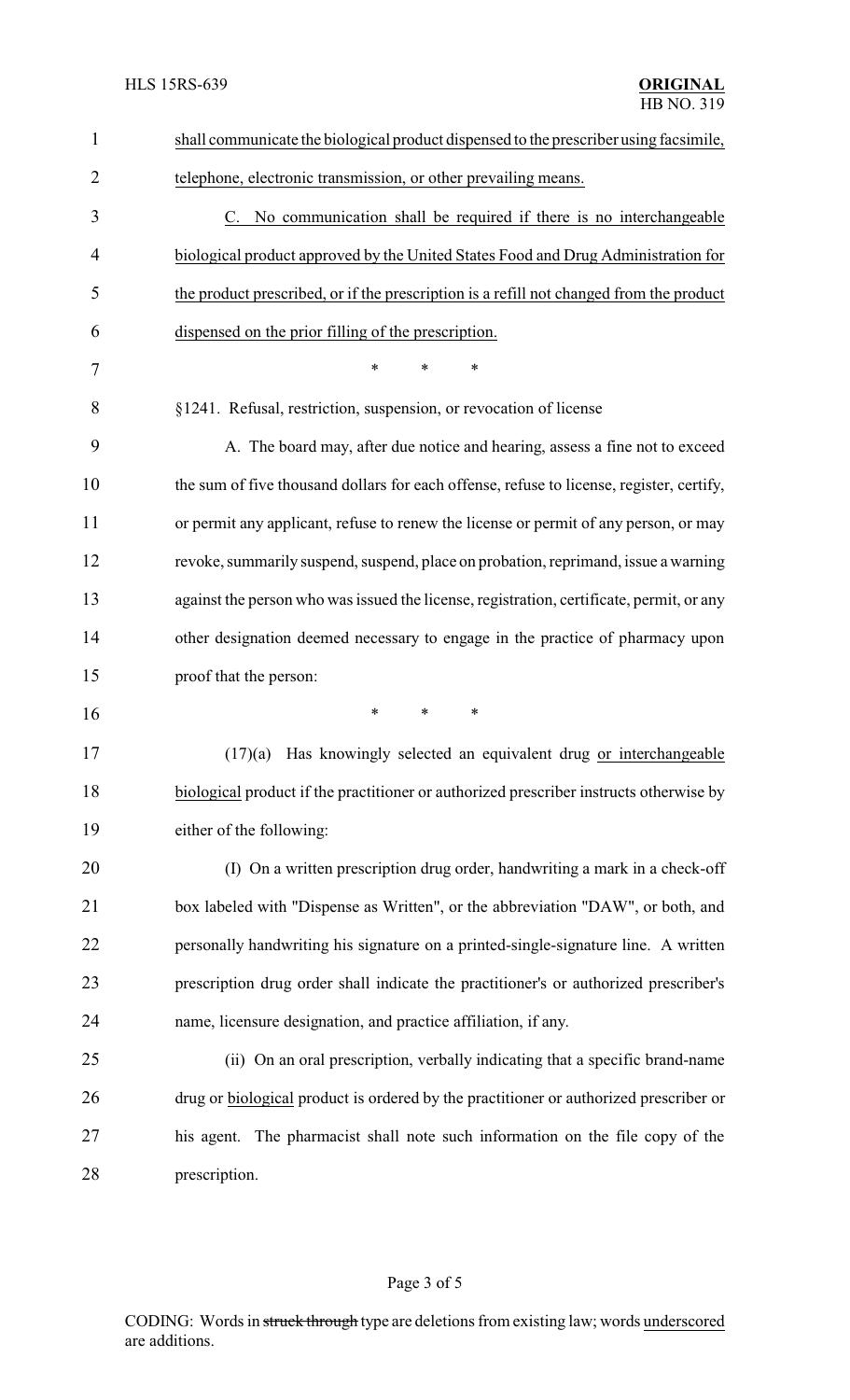|   | (b) The patient shall be informed of, and consent to, the equivalent drug or       |
|---|------------------------------------------------------------------------------------|
|   | interchangeable biological product interchange when the practitioner or authorized |
| 3 | prescriber permits the equivalent drug or interchangeable biological product       |
| 4 | interchange.                                                                       |

 (c) In order to comply with 42 CFR 447.331, for prescriptions reimbursable by Medicaid, the practitioner or authorized prescriber may prohibit equivalent drug or interchangeable biological product interchange only by handwriting the words "brand medically necessary" or "brand necessary" directly on the written prescription drug order or on a sheet attached to the prescription. Recipients of Medicaid prescription benefits demonstrate implied consent by their participation in the program, provided the practitioner or authorized prescriber has not prohibited equivalent drug or interchangeable biological product interchange in the manner specified in Subparagraph (a) of this Paragraph.

## DIGEST

The digest printed below was prepared by House Legislative Services. It constitutes no part of the legislative instrument. The keyword, one-liner, abstract, and digest do not constitute part of the law or proof or indicia of legislative intent. [R.S. 1:13(B) and 24:177(E)]

| HB 319 Original | 2015 Regular Session | Sımon |
|-----------------|----------------------|-------|

14 **\*** \* \* \*

**Abstract:** Prohibits the dispensing of an interchangeable biological product if the prescription requires the named product and requires notification to the prescriber when an interchangeable biological product is dispensed.

Proposed law defines "biological product", "equivalent drug product", and "interchangeable".

Proposed law requires the La. Board of Pharmacy to maintain on its public web page a link to the current list, if available, of biological products determined by the U.S. Food and Drug Administration (FDA) to be interchangeable.

Present law prohibits a pharmacist from knowingly dispensing an equivalent drug product if the prescriber instructs otherwise on the written prescription drug order or by verbally indicating the instruction for an oral prescription.

Proposed law retains present law and adds a prohibition against dispensing an interchangeable biological product if the prescriber instructs otherwise.

Present law requires the patient to consent to the equivalent drug if substitution is permitted by the prescriber.

## Page 4 of 5

CODING: Words in struck through type are deletions from existing law; words underscored are additions.